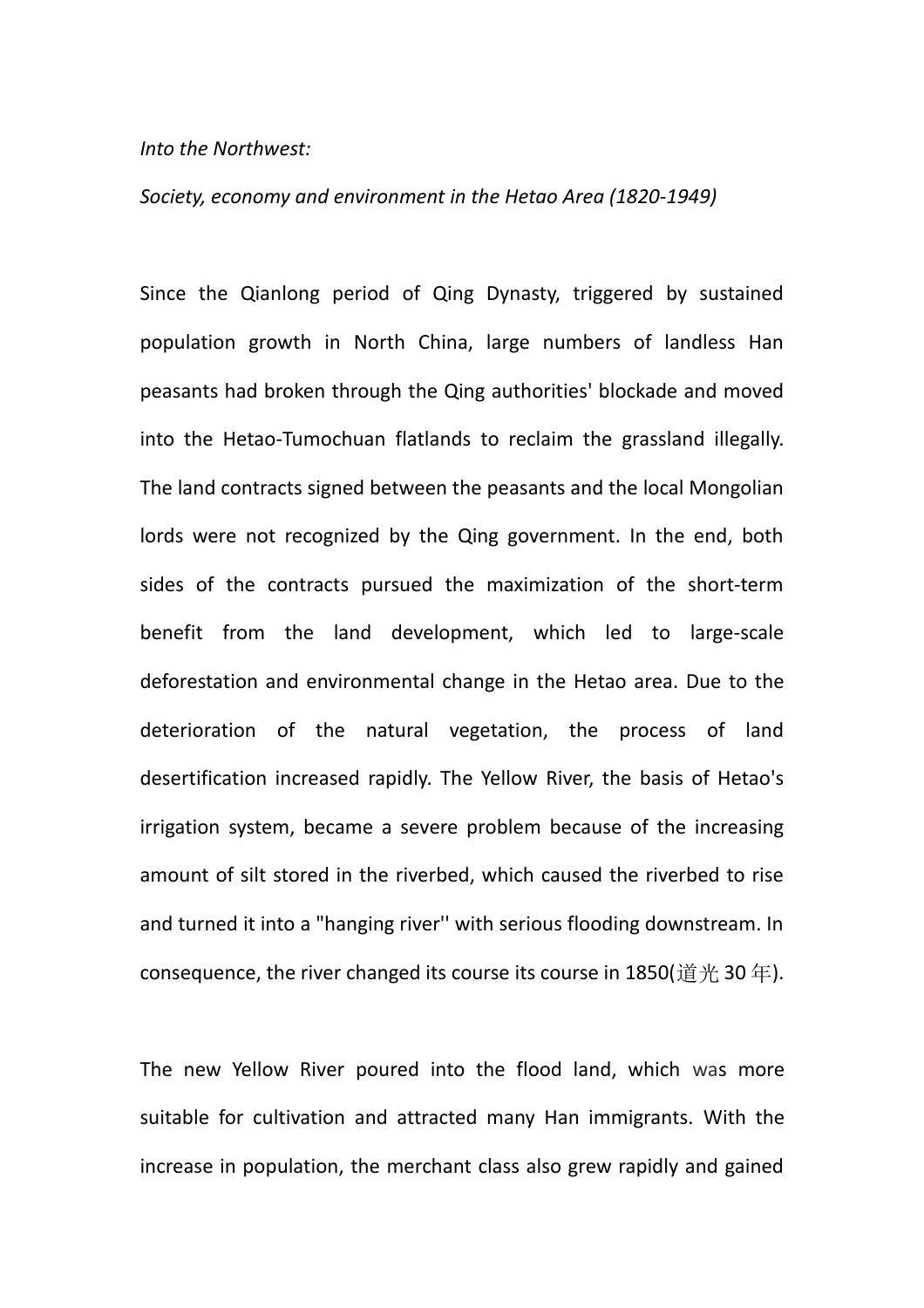control over the Hetao region.

After the fall of the stable merchant society due to the intervention of Qing officials at the end of the 19th century, the canal's silt storage and land desertification posed the area's most serious problems for more than 20 years, until the Shanxi warlord Yan Xishan(阎锡山) seized power over the entire area. After 1930, the presence of military junta and troops calmed the local situation, and the modern irrigation system was built, marking the turning point of Hetao's new development.

Businessmen, Manchurian government officials and the military had different understandings of the environmental problems. Also, the strategies for handling the environmental degradation often led to short term changes in the local economy. Han merchants, peasants, Mongolian elites, herders, Manchurian officials and the military established a local network in Hetao. By analyzing their relationships and the interaction between various groups within Hetao's society and their impact on economy and nature, the project aims to shed light on the development policies in Hetao and the environmental degradation as collateral damage due to the fast development of this remote Chinese region.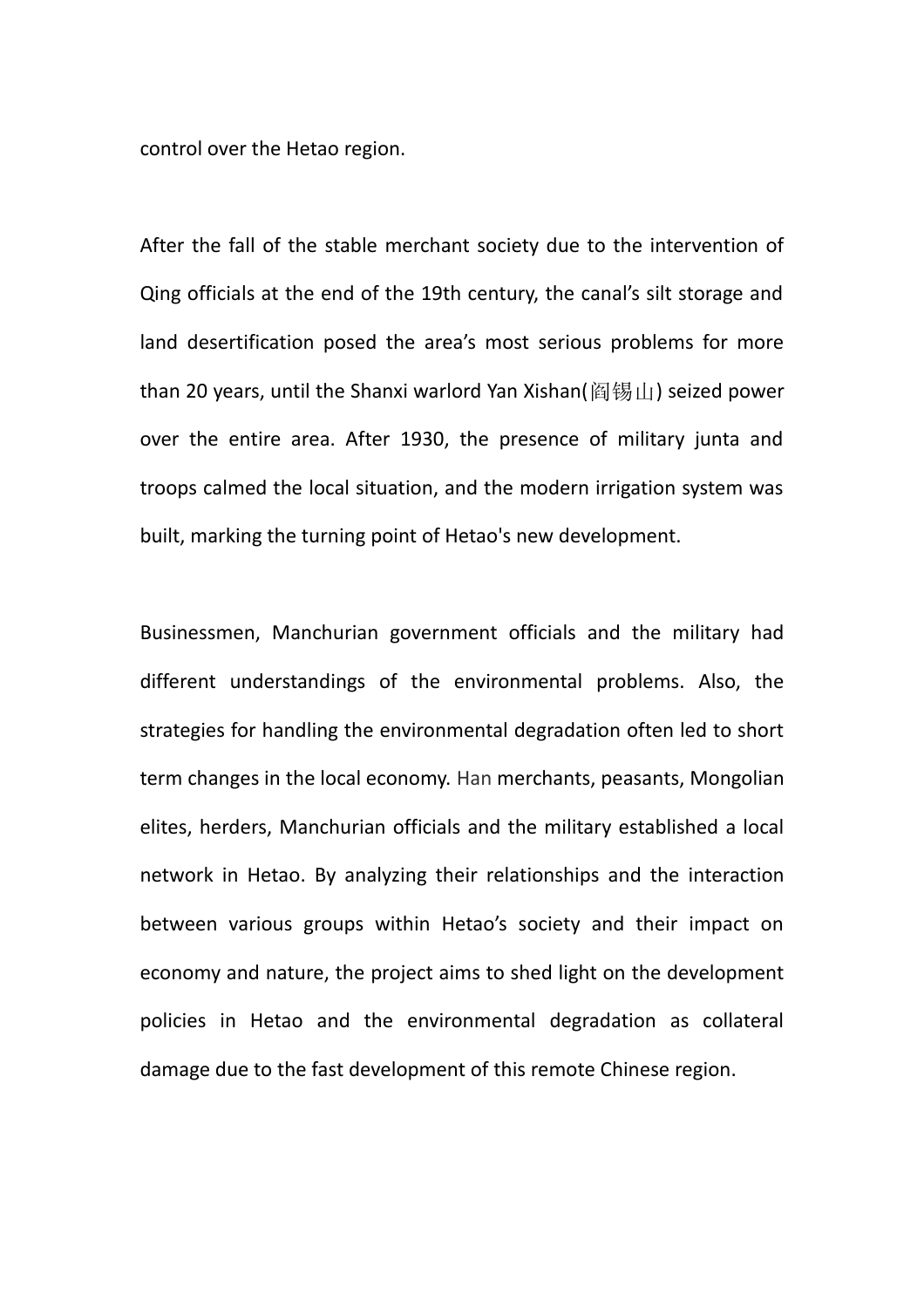挺进西北:河套地区的社会、经济与环境(1820-1949)

 清乾隆以来,由于华北地区人口的持续增长,大量失地少地的汉 族农民突破清朝当局的封锁进入漠南蒙古游牧的河套——土默川平 原地区进行非法垦荒。由于农民和蒙古领主所签订的土地协议是未 经清政府承认的,因而契约的双方都简单的追求收益最大化,并导 致了大量的滥砍滥伐和无序开垦。由于自然植被的退化,当地土地 沙化进程加快。使得作为河套灌溉基础的黄河出现了严重的问题, 即含沙量的上升。这导致了泥沙在河床的淤积和洪水的泛滥,并最 终造成了道光三十年河套黄河的改道。

 黄河的改道,使受洪水冲击的土地更加适宜耕作,并吸引了更多 的汉族移民。随着汉族移民人口的增加,商人阶层迅速崛起,并对 该地区产生了重大的影响——商人成为控制河套的实际统治者。

 由于清帝国在十九世纪末的干预,稳定的商人社会崩溃了,运河 淤塞、土地荒弃成为 20 余年来当地最严重的问题,直至山西军阀阎 锡山控制了整个区域。20 世纪 30 年代之后,随着军政府及军队的入 驻,当地局势稳定下来,现代化水利设施得以兴建,标志着河套发 展新阶段的到来。

 自清末以来,河套社会在其发展过程中经历了不同的阶段,商人、 满洲政府官员、军方对当地环境有着不同的理解,而且解决环境退 化问题的不同思路使得当地经济发展在短期内出现了多次改变。汉 族商人、农民、蒙古精英、牧民、满洲官员、军人构成了河套的本 地关系网,我们通过分析他们之间的相互关系,及他们与整个社会、